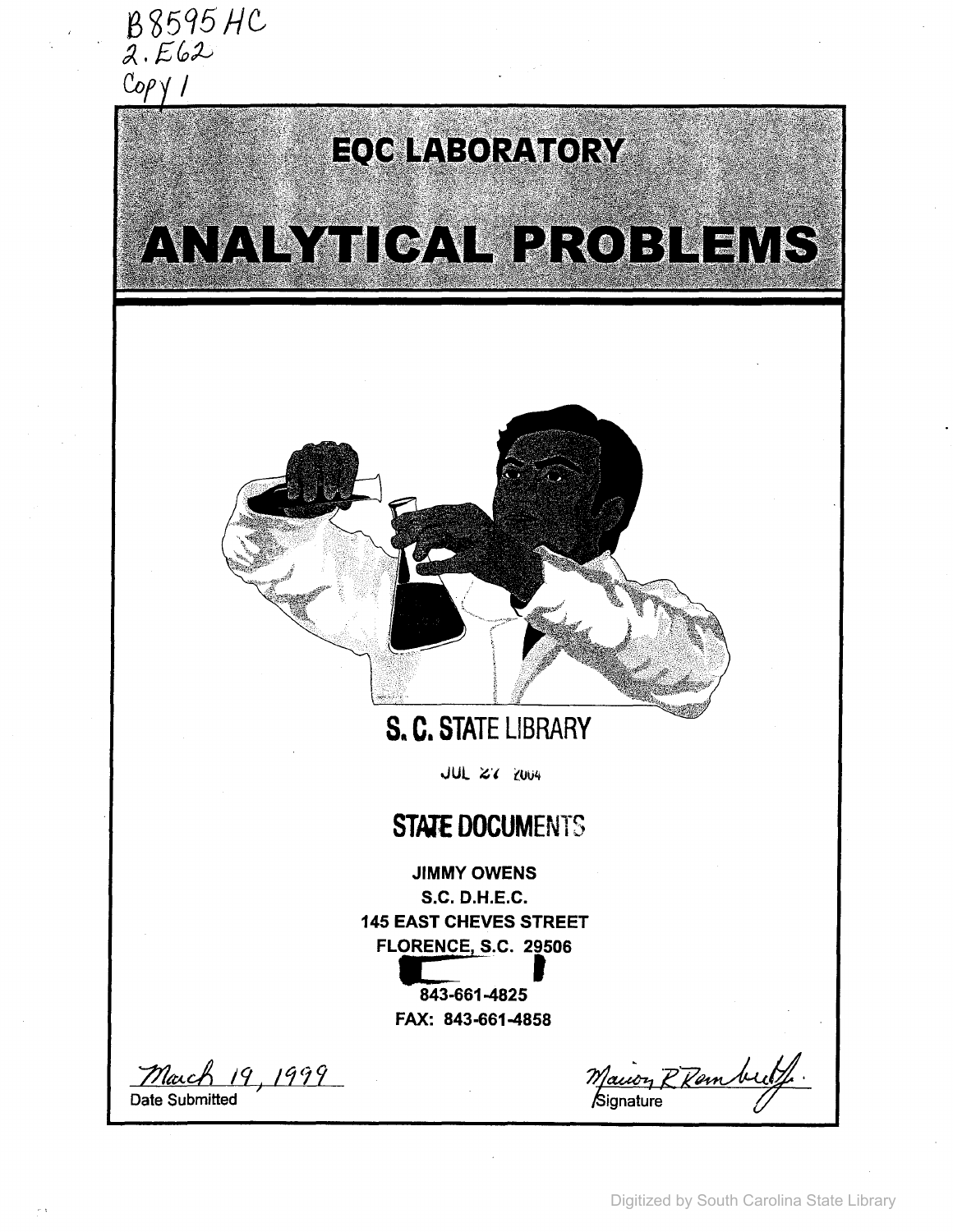## EQCLABORATORY ANALYTICAL PROBLEMS

DHEC's Environmental Quality Control deputy area houses one Central Laboratory and five Regional Laboratories located across the state. They provide analytical support for the various programs within EQC. In addition, they provide services for Health District investigations and the general public. The laboratories are staffed by professional analysts possessing scientific degrees. These analysts are responsible for the daily analyses and processing of environmental samples collected throughout the state.

One of the guiding principles that helps our agency successfully carry out its mission, is the *"use of applied scientific knowledge for decision making.* "I Decisions are made every day based on information provided by our laboratories. Our internal and external customers rely on this data to regulate, monitor, and protect the health of the public and the environment. Providing quality lab results in a timely manner is our commitment as we try to meet their expectations.

Our laboratories employ state of the art instrumentation and follow approved procedures and methodologies. Strict quality assurance guidelines are established through our Procedures and Quality Control Manual for Chemistry Laboratories. Adherence to these guidelines is critical to produce valid data.

*" The quality ofwork required in the laboratories is well defined and each analyst has a basis for establishing pride and confidence in his/her work. The analysts within the laboratory system work cooperatively to produce data which will withstand close scrutiny by members ofthe Agency, Federal officials, and courts of*

## $\frac{1}{2}$

<sup>&</sup>lt;sup>1</sup>South Carolina Department of Health and Environmental Control, Strategic Plan (August, 1995), p.?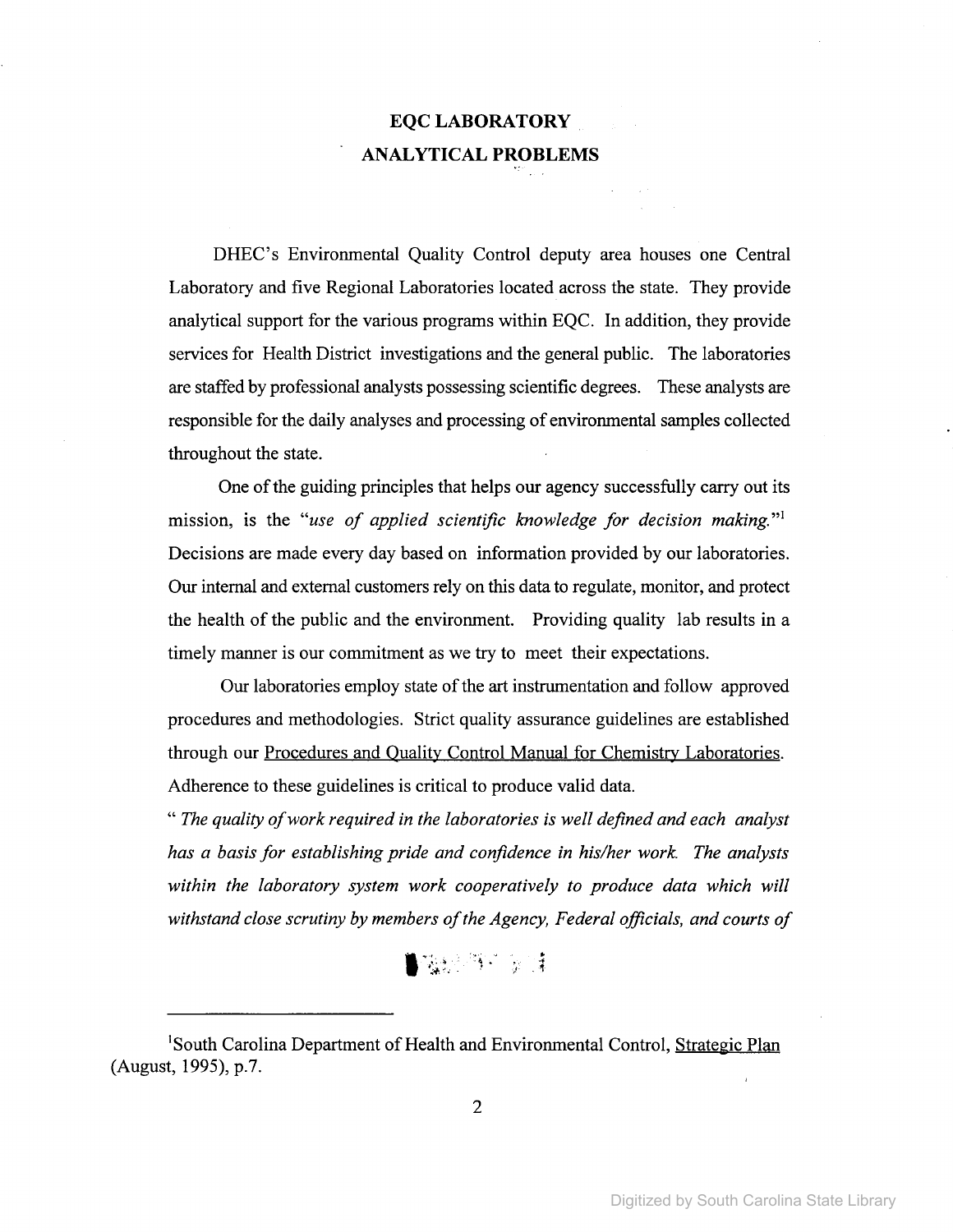*law.*"<sup>2</sup> Ideal conditions in the laboratories are realized when samples, analyses, and data reporting, flow smoothly and efficiently, with few interruptions, errors, and analytical problems.

Problem areas that continue to plague our central and regional laboratories are procedural technical difficulties and the analysis of difficult samples. They are inherent to all of our labs. Time lags and errors often result when the analysts are troubleshooting procedures and dealing with analytical problems. The efficiency of the lab suffers and in many instances test results are delayed or become unusable. Repeat sample collection has been necessary and tum around times lengthen. These problems have a definite impact on service delivery. They result in extra work for both our internal and external customers and prolonged waiting periods for the information they need. Lab customers expect accurate and timely data. Meeting that expectation has become increasingly more difficult. FY98 data shows an increase in the number of analytical and instrumental problems experienced over FY97. As these problems grow, ideal conditions in the lab become harder and harder to achieve.

It is the goal of this project to improve lab performance, reduce troubleshooting time, and assist the analysts with technical problems. Input from all of our laboratories will be solicited to decide on the most useful and beneficial information to assist them. A target date of April, 1999 is planned for compilation and distribution of that information. The success and benefits of the project will be measured after one year.

Laboratory documents have been developed by EPA such as their, Technical Notes on Drinking Water Methods, and by EQC's Office of Laboratory Certification entitled, Guidance Document for SCDHEC Personnel Performing Field Parameter Analyses. These documents were" *prepared to add modifications, clarifications, options, or improvements to methods that have been previously approved and*

<sup>&</sup>lt;sup>2</sup>Office of Environmental Quality Control, Analytical Services Division, Procedures and Quality Control Manual For Chemistry Laboratories, Vol.L, p.ii.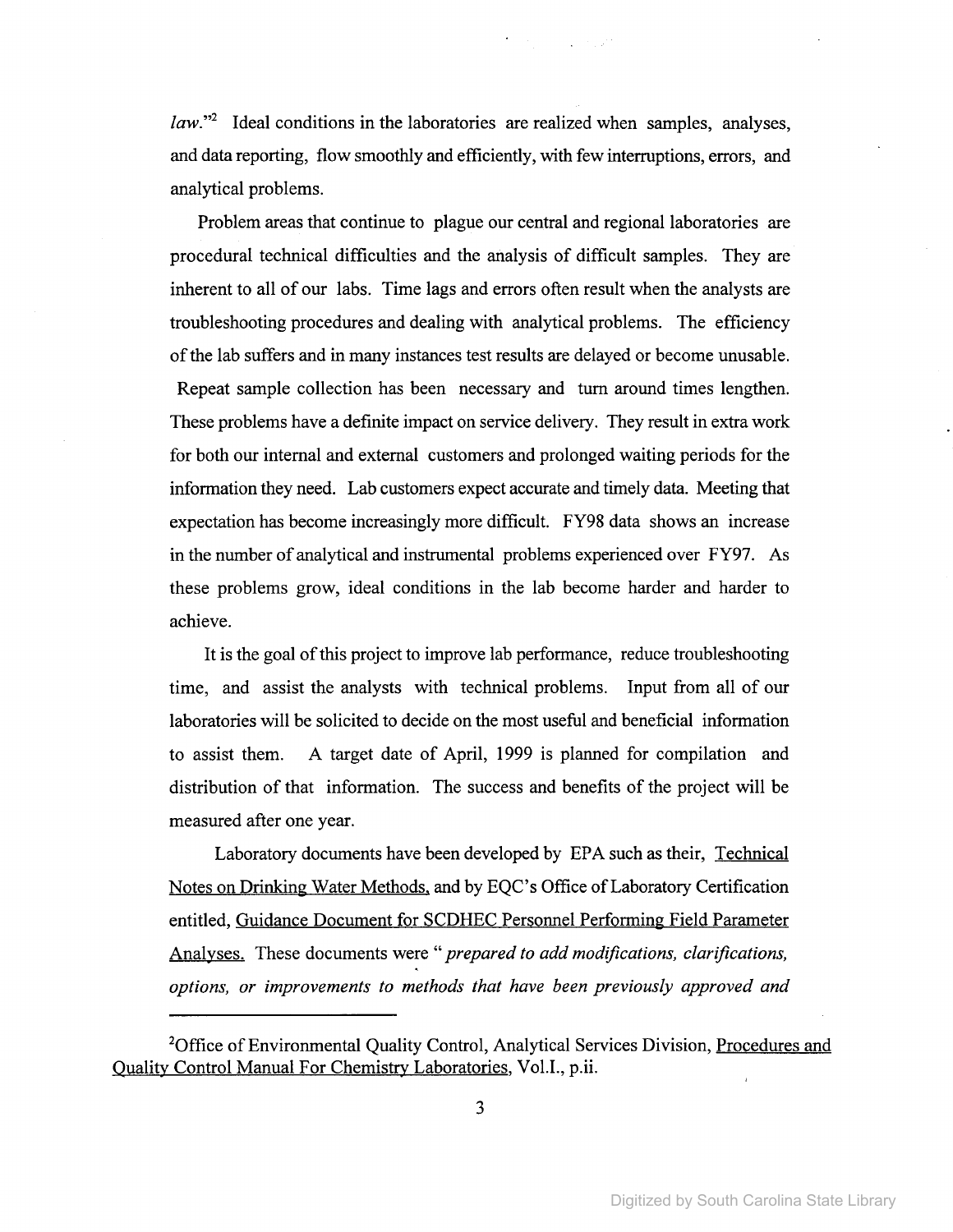*published."3* It is hoped the information we compile will function'similarly and prove to be just as valuable a resource to our laboratory operation.

The question of why our labs experience frequent analytical problems is still of concern. Possible causes may be inexperience of new staff, clarity of the procedures, or lack oftraining in resolving problems. ConfIrming any ofthese potential causes and others would require more information.

To gather data about our lab staff, insight into problems they are confronted with, and solicit input concerning contributing factors or causes, a questionnaire was developed. It was sent to sixteen analysts representing six laboratories. Both laboratory managers and analysts were included in the survey. Since all of the analysts use the same procedures, they could provide valuable information and would have a vested interest in the best option to provide them technical assistance. Questions dealt with lab experience, training, analytical procedures, identifying problems, contributing factors, and methods to provide assistance. A copy of the questionnaire is included in the appendix. (See **Appendix** A)

Fifteen analysts provided feedback. Focussing first on personnel, problems and contributing factors, results are categorized below: (See **Appendix** B)

1. **Experience and training:**

- Sixty-seven percent of the analysts have been employed in the lab for more than two years with forty-seven percent holding chemistry degrees.
- Most initial training was done locally in the lab in which the employee works.
- **EX** Approximately half of the analysts had received training in potential problems they might encounter.
- 2. **Problems experienced:**
- Fifty-three percent of analysts experience problems intermittently to

<sup>&</sup>lt;sup>3</sup>U.S. Environmental Protection Agency, Office of Water, Technical Notes on Drinking Water Methods, EPA-600/R-94-173 p. iii.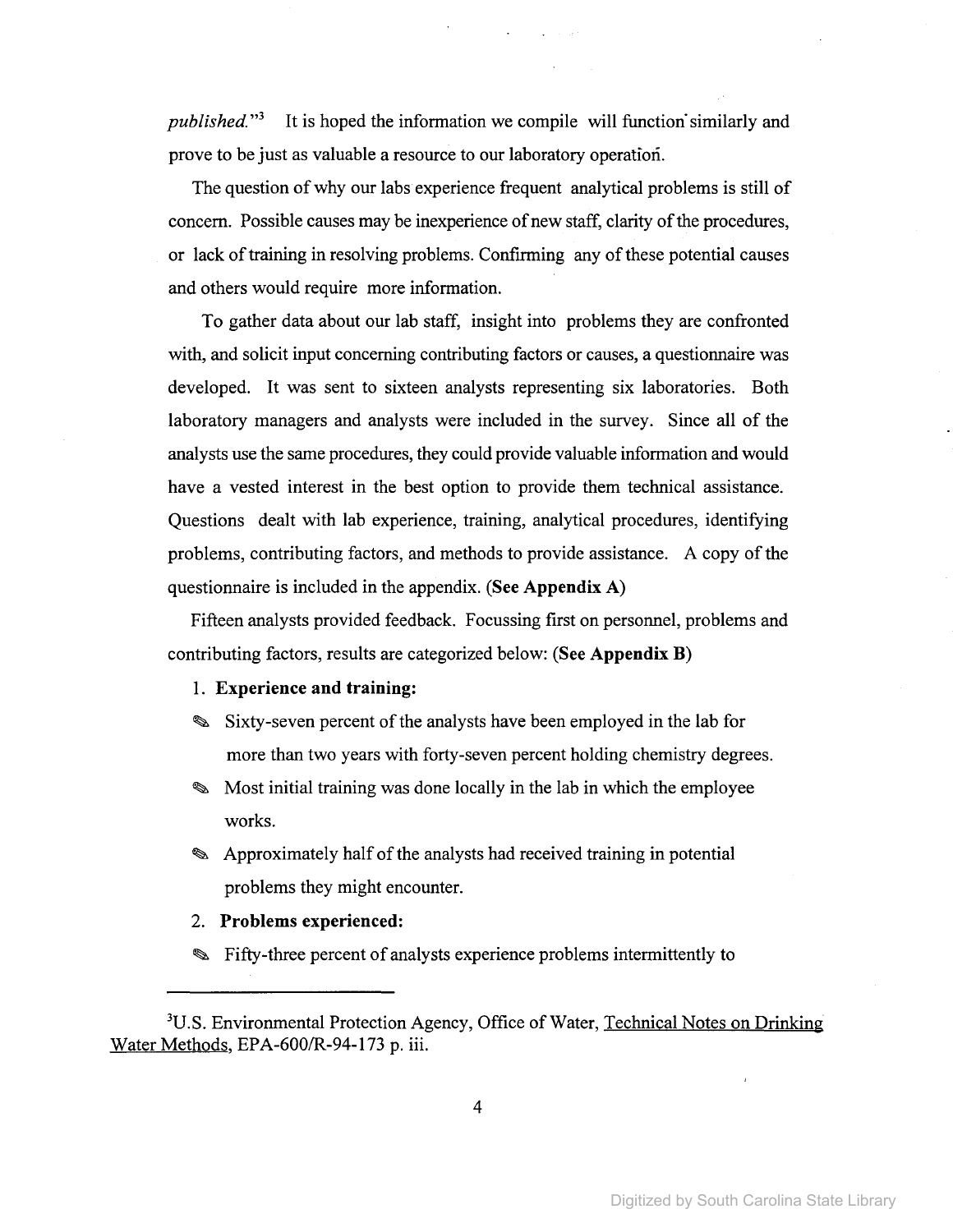frequently.

Fifty-nine percent said the procedures addressed problems they've encountered either partially or poorly. .

- Eighty-seven percent said the procedures could use some clarifying or ৎ additional information.
- Problems experienced the most were instrumental, procedural and sample క handling.
- Staffturn to experienced analysts and other references more often than the  $\mathscr{D}$ S.O.P for assistance with analytical problems
	- **4. Contributing factors to lab problems:**
- Ø Employee turnover
- Sample loads/bottlenecking/ rushing to process analyses క
- $\mathscr{D}$ Improperly filled out/confusing sample forms
- Uncoordinated schedules Q
- Interruptions/technical assistance for sampling personnel ☜
- Poor ergonomics  $\mathscr{D}$
- Instrument repairs  $\mathscr{D}$
- Ø Improper equipment for the test

Three factors surfaced from the responses that may contribute to how our analysts handle analytical problems. First is the experience of the analysts. One third of our staff have been employed in the lab for less than two years. In fact, five out of six labs have experienced personnel turnover within the past two years. Less than half of the analysts possess chemistry degrees. Due to limited staffing in the regional labs, many of the microbiologists also assist with the chemistry analyses. Having a different background may playa factor in how chemistry problems are handled. Several staffmembers have never visited another regional lab to train or compare operations. Over fifty percent had limited or no training in potential problems they might face with the procedures during their initial training. Second, the analytical procedures only partially address problems encountered and many need clarifying or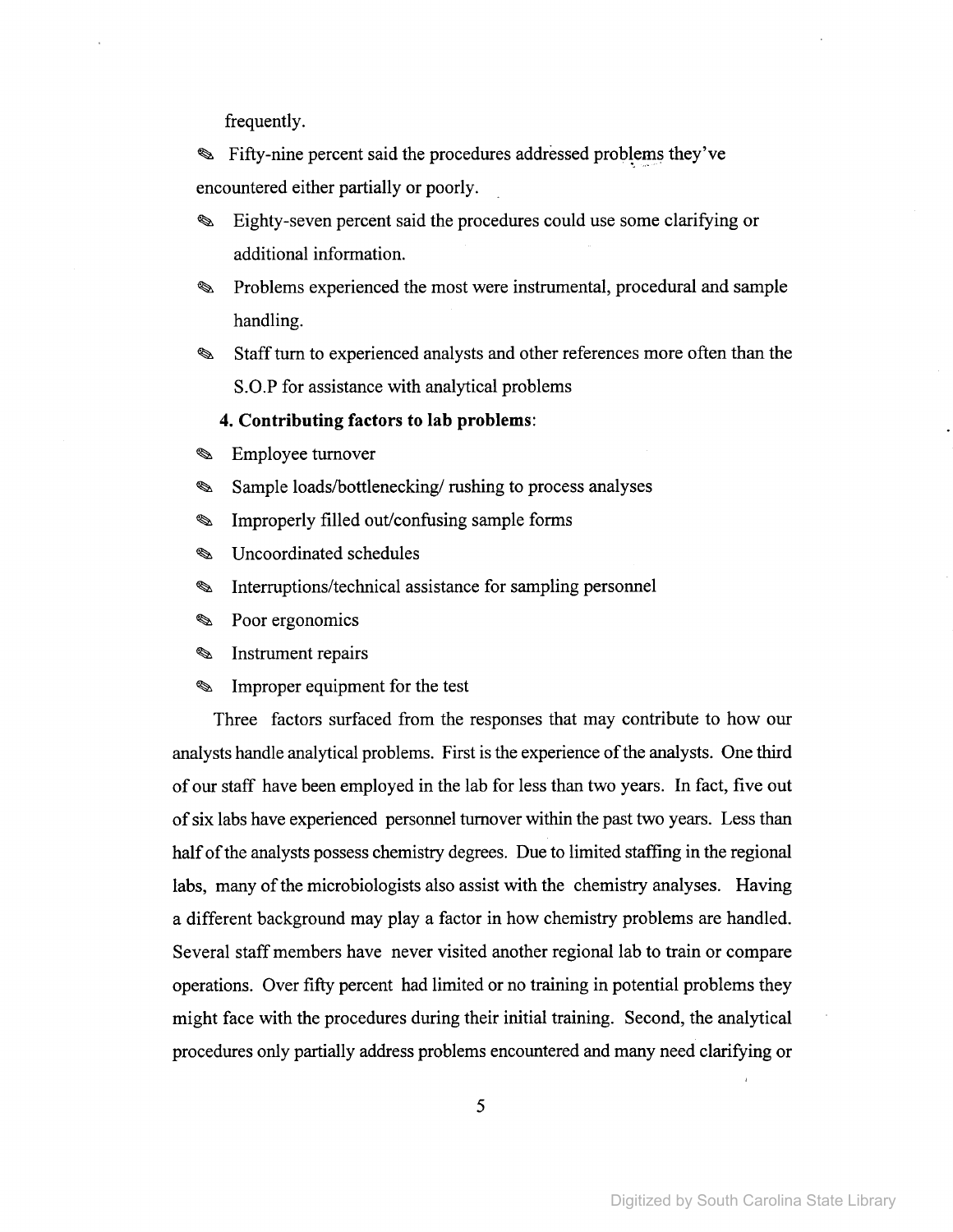additional information. Our procedures try to take into account interferences and problems that could arise, but as with any method, all situations encountered aren't known and aren't addressed. Third, analysts tum to sources other than our S.O.P. when facing analytical problems. This signals a definite need for an additional method of providing them assistance.

Other factors identified related to sample volume, schedules, program forms, instrument repair, and day to day interruptions in the lab. Since many of these causes are beyond the analyst's control, concentrated efforts to look closer at the number and nature of analytical problems experienced were needed.

For this task, our regional lab managers were asked to generate a summary of lab problems they could document for FY97, FY98, and thus far in FY99. To make sure each lab would report data in the same manner, an operational definition found in our laboratory S.O.P for recording lab errors/problems was used. The Data Control Recording Notes are used on the report forms when results can't be reported for a requested parameter. (See Appendix C) This helps our customers understand why certain data wasn't included. Each lab would stratify and record the number of samples involved in three classifications, or subgroups of problems experienced. Although five different subgroups are noted on the form, lab errors, instrument problems, and analytical problems were the only ones asked to count.<sup>4</sup> Sample collection and transportation problems are beyond the control of the laboratory and were not included. A histogram of the laboratory problems experienced is included in the appendix. (See Appendix D)

The histogram confirms that we experience more instrumental and analytical problems than lab errors. It also shows we saw a 60 % increase in instrumental problems and a 148% increase in analytical problems during FY98. Fiscal year 1999 data mainly acknowledges that problems still persist. A closer look into each

<sup>&</sup>lt;sup>4</sup>Office of Environmental Quality Control, Analytical Service Division, Procedures and Quality Control Manual For Chemistry Laboratories, Vol. I., Section IV-G, P.l.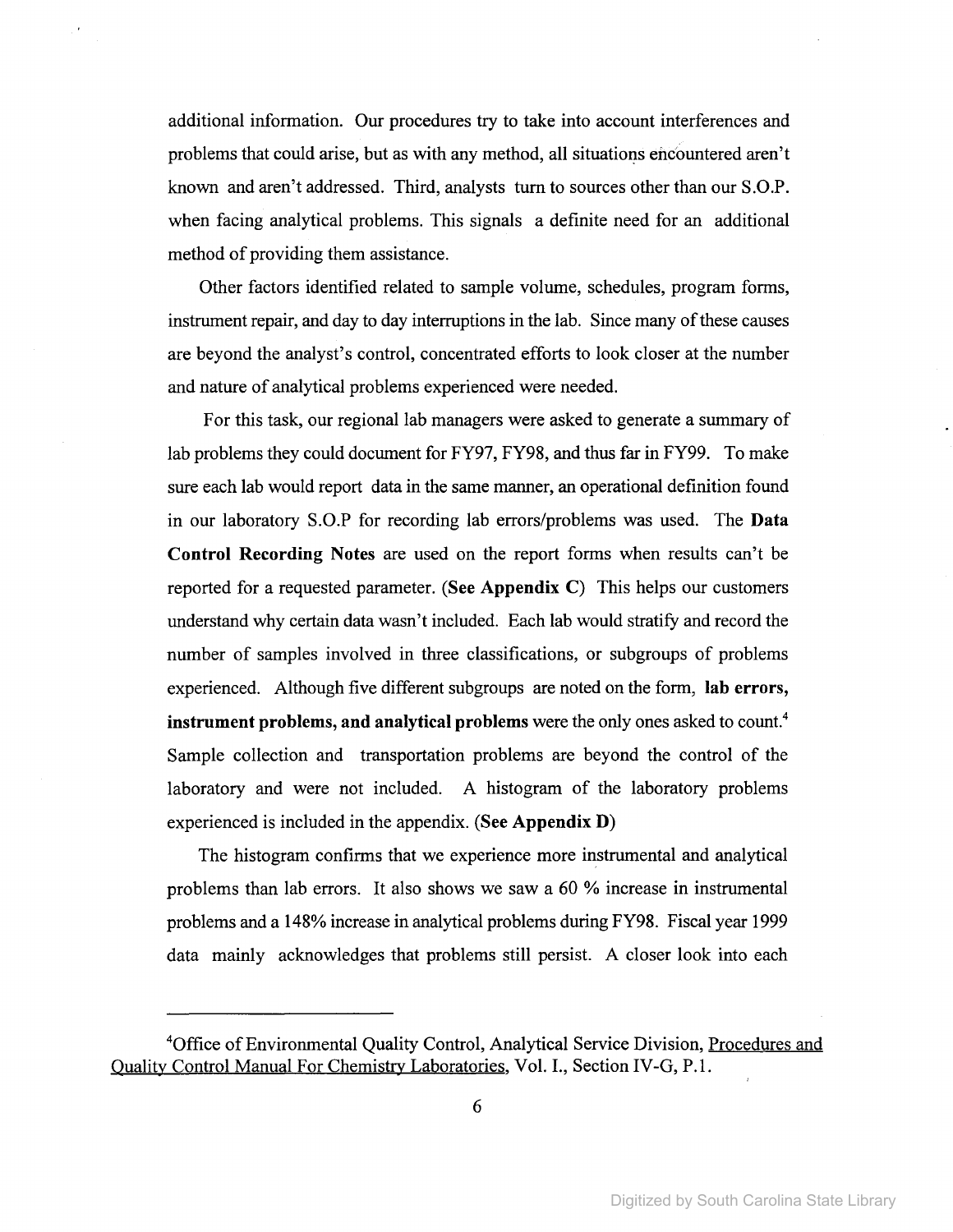problem area will allow further examination into causes.

- I. Lab errors are documented as follows:
	- $\mathbb{Z}_p$  Sample was not analyzed during maximum holding time limit
	- $\triangle$  Sample was discarded by mistake
	- $\mathbb{A}$  Sample container was broken in the laboratory
	- $\triangle$  Dilution was missed
	- $\triangle$  Sample improperly preserved in laboratory
	- $\triangle$  Test improperly assigned in laboratory

These errors result mainly from the analysts' handling of the samples. Bottlenecking , sample loads, and rushing to complete analyses may be contributing factors here.

### 2. Instrument problems are documented as follows:

 $\mathbb{Z}^n$  Instrument failure/problem...if holding time is exceeded while instrument is being repaired.

There isn't much the analyst can do to prevent these type of problems. They are special cause situations and are corrected as quickly as possible.

### 3. Analytical problems are documented as follows:

- $\blacktriangle$  Reagent contaminated and sample cannot be analyzed
- $\blacktriangle$  Brief instrument or equipment(supplies) malfunction, but no more sample or sample was too old to repeat
- $\triangle$  Procedure on hold while working out a reagent or instrument problem, or while waiting for new lamp, etc.
- $\triangle$  Quality control performance problem
- $\triangle$  Interference..if a definite result is impossible due to matrix interference

Analytical problems are a mixture of special and common causes. If an instrument malfunctions, a probe goes bad, or a reagent becomes contaminated, they are special cause situations that are *unpredictable and temporarily or sporadically disturb the process.* Quality control problems, interferences, and systematic problems are common cause situations that require *stratification, experimentation, and*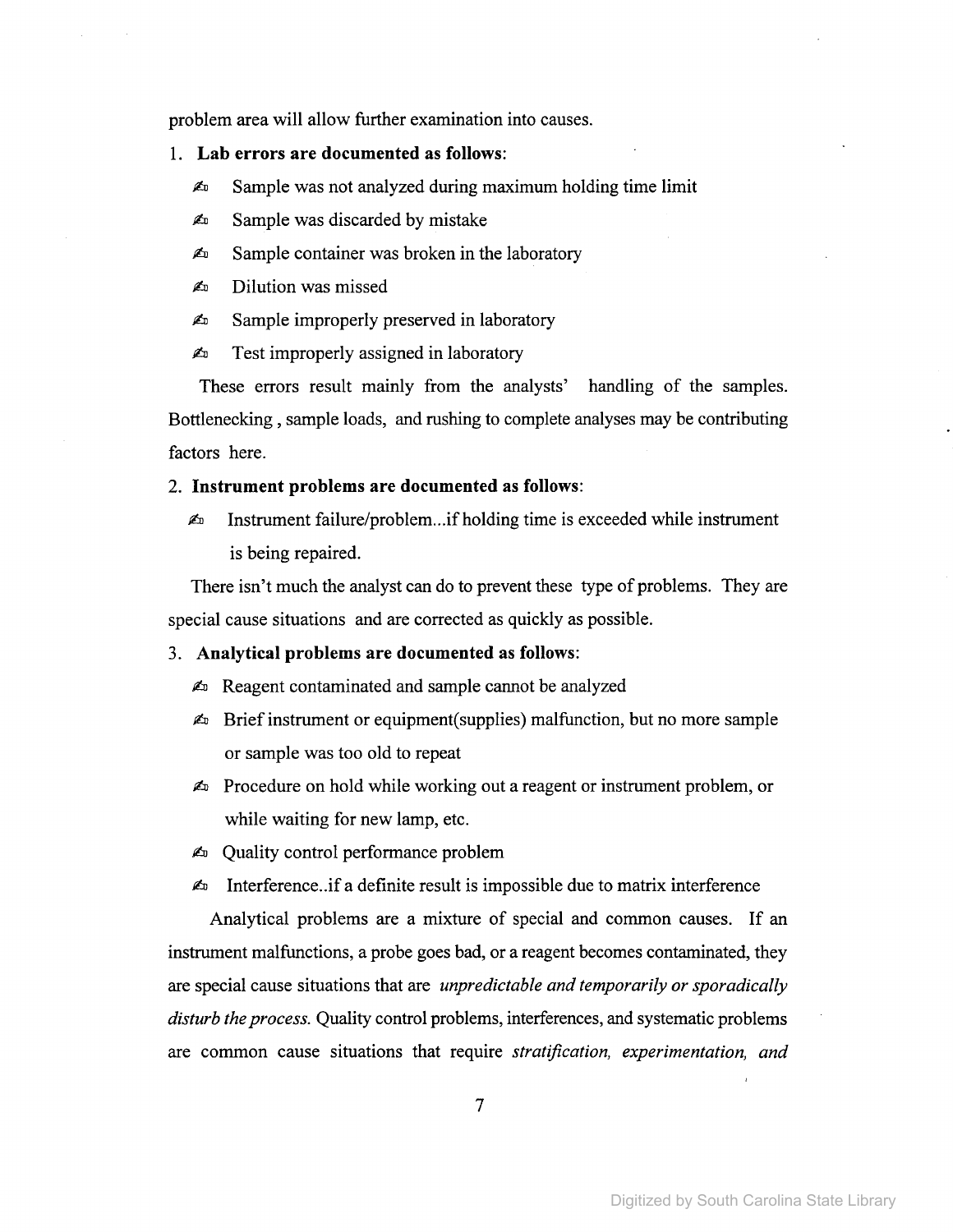*disaggregation* of the analytical process to improve it.<sup>5</sup> Analysts spend vast amounts of time trying to correct and lessen the recurrence of these type of problems.

To determine the potential impact of these problems on our customers, the labs were asked to estimate the percentage of their total samples they receive from three different program areas. The results were:

**93-100%** Stream and Facility Monitoring Program

**0-5%** Public Outreach Program (Private Wells)

**0-2%** Public Drinking Water Program

It is plain to see that when problems occur, more samples will be affected in our stream and facility monitoring programs. These programs/customers will have a defInite interest in how well our labs address problems. (See **Appendix E for Data Flow Chart that displays our lab customer** base)

Ongoing data collection activities are unwarranted. Information gathered from these three efforts have provided enough insight into the causes and effects of analytical problems in the lab. Lessening the impact and offering assistance when problems do occur are the major points on which to focus our attention.

Now that underlying causes of lab problems are better understood, designing an intervention tool to help analysts effectively deal with analytical problems is the next step. Several alternatives to provide assistance were listed in the questionnaire. Ninety-three percent of respondents thought a technical guide would be the most practical and lasting method of providing them assistance when troubleshooting laboratory problems and procedural diffIculties. This strategy was selected as the best approach. Topics they wanted to see covered were:

- Procedural problems encountered and solutions implemented
- Technical hints for handling difficult samples/ interferences
- Results of method research studies conducted

<sup>&</sup>lt;sup>5</sup>S.C. Budget and Control Board, Office of Human Resources, Center for Education, Quality and Assessment, Principles of Quality, pp. VI-5, VI-I5.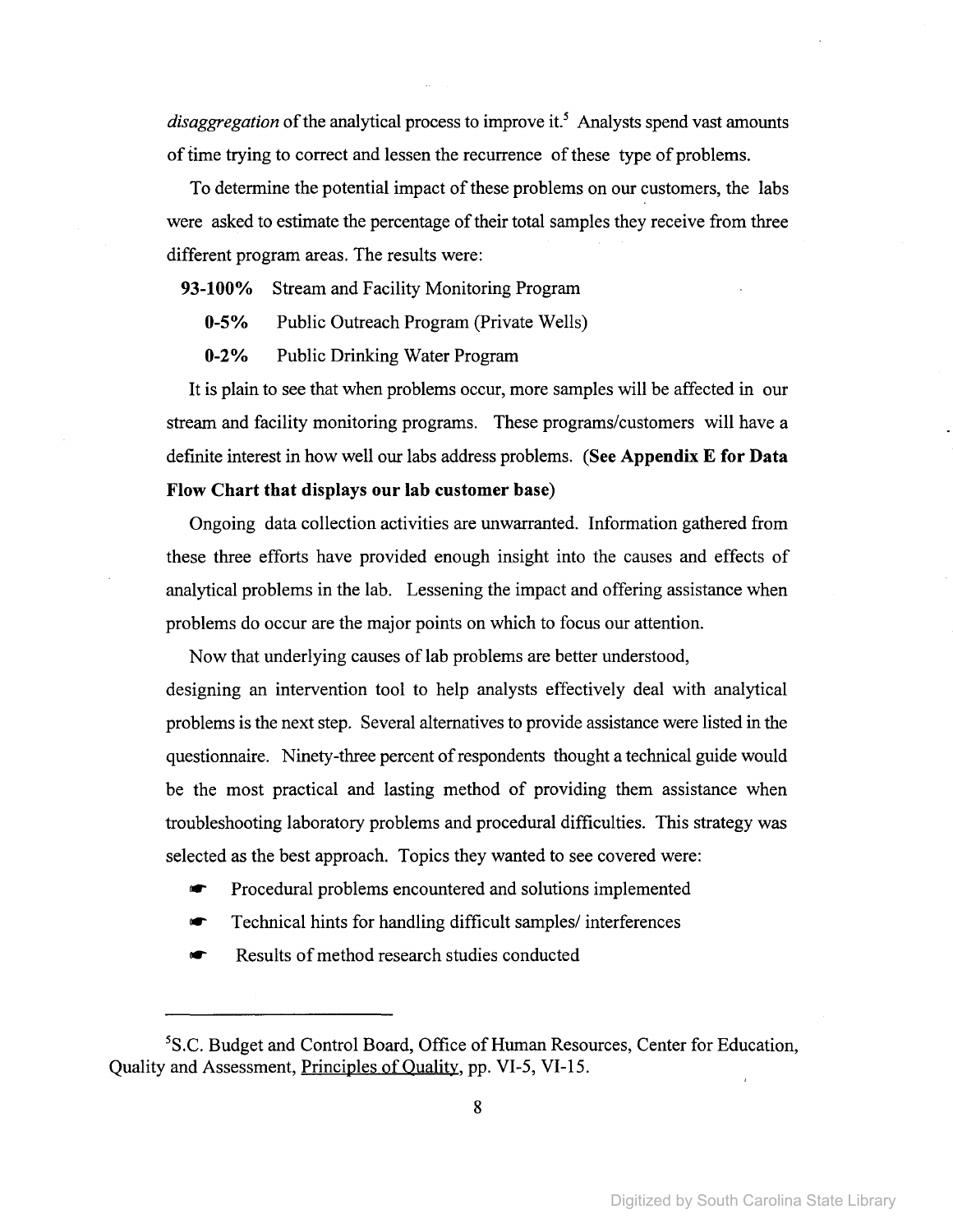Technical notes concerning the procedures

Scientific articles related to our procedures and lab operation

 $\sim 10^{-1}$  k  $^{-1}$ 

A project plan to design and produce the technical guide is included in **Appendix** F. Steps necessary to complete the project are listed with time frames for each step. Resources and supplies are also included in the plan. I will lead the coordination efforts to compile and edit information to be included in the guide. As stakeholders, analysts and lab managers will play active roles in providing input and feedback. A memo will be sent to all analysts informing them of the proposed guide and its purpose. Each will be asked to contribute information on problems experienced and solutions they've implemented. A standardized input form will be developed to allow consistency in format.(See **Appendix** G) Any pertinent articles, references, or information they may have regarding our analytical procedures will also be welcomed. Regional lab managers or appointees will serve as points of contact and a committee for determining contents of the guide. The Director of the Analytical Services Division, the Quality Assurance Manager, and the Regional Laboratory Coordinator will provide final review and approval of all materials included. Communication will take place by e-mail, phone and through our courier service. Meetings to review and discuss the contents will be scheduled as warranted. A target date of April, 1999, for completion and distribution of the guide is planned in conjunction with our annual Spring Laboratory Meeting. The guide's purpose and use will be formally communicated at that time.

It is anticipated the proposed guide will serve many functions. First and foremost, to provide our analysts a reference they can turn to when facing analytical problems and procedural difficulties. Second, to become a training tool for new employees who aren't familiar with the procedures or problems they may encounter. Plans are to have the guide listed as a training aid for new staff in Section III of our Standard Operating Procedures. Third, to serve as a record and acknowledgment of contributions from past and present lab staff. Many have worked diligently on solutions and improvements to make our lab program better. The guide may also

J

9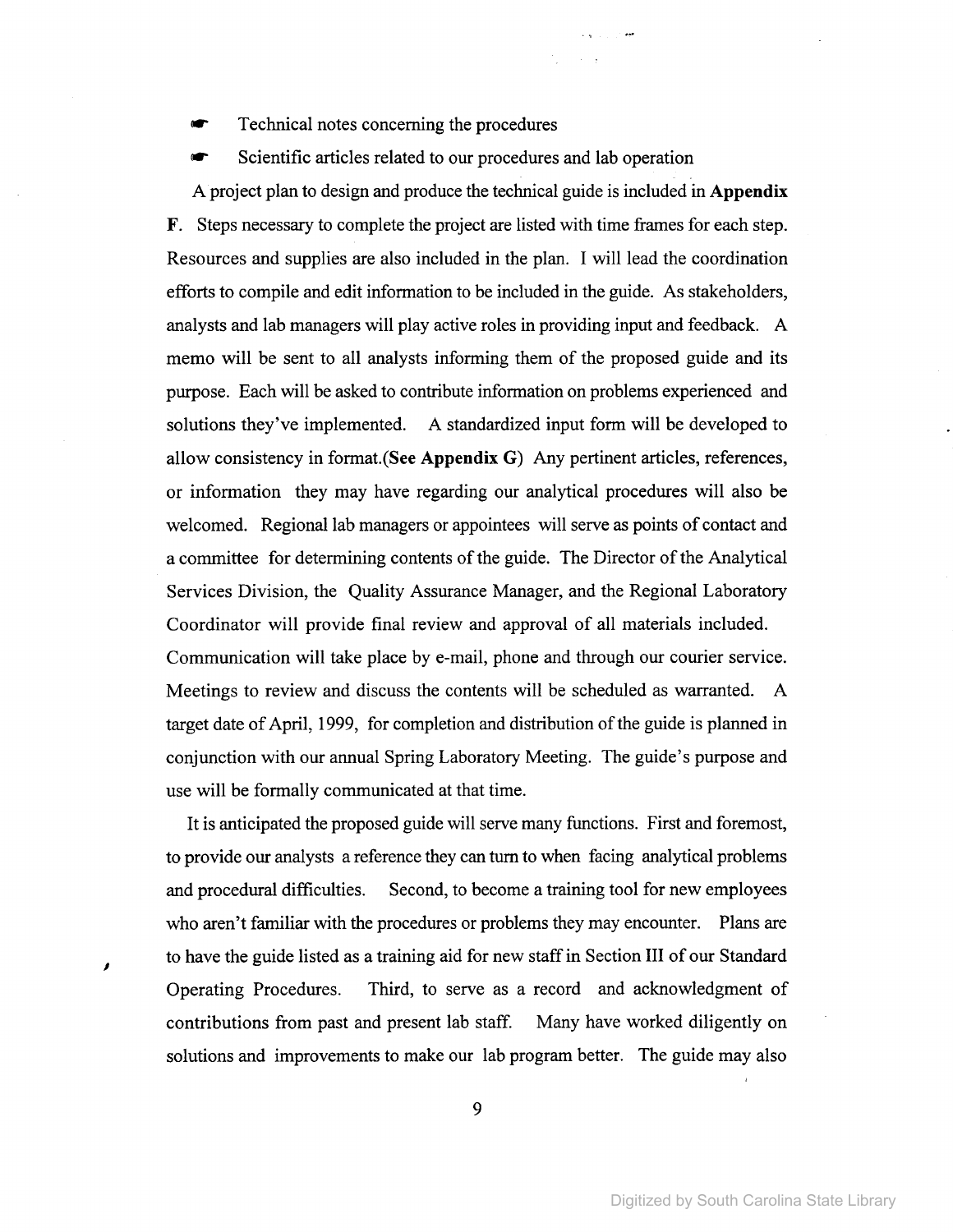serve as a reference when offering technical assistance to public/private labs and facilities.

As with any project, obstacles may stand in the way of its successful implementation. Receiving timely feedback and submittals from the analysts are two obstacle to be expected. Reminders of deadlines for their contributions and submittals will be sent at several points throughout the process. Other obstacles may be the actual typing and copying of material. These efforts will have to be performed in addition to regular work assignments and will require the commitment of several people. There are no plans to have the guide produced out of house, so costs should be minimal. Purchasing binders, tabs, etc. shouldn't be a problem, but need to be consider in allowing time for ordering and receiving needed materials.

Analysts, lab managers, and administration will all play key roles in making sure any obstacles that arise are addressed. The success of the project will be a joint endeavor and require a team approach to accomplish. The result will be a product our laboratory staff can reference for years to come.

A formal evaluation of the project will take place in April, 2000, after the guide has been in place for one year. Another questionnaire will be sent to the analysts seeking input concerning its use and effectiveness. In October, 1999, a preliminary evaluation will also be conducted. A short polling of the analysts will be performed through e-mail or phone survey. Each evaluation will seek input into the following three areas.

- 1. Use: Are you referencing the guide?
- 2. **Contents:** Is it meeting your needs?
- 3. **Improvement:** Has the troubleshooting time dealing with problems been reduced?

Results of the evaluations will be used to modify the guide as necessary. Opportunities will exist for regular updates as new suggestions and findings warrant. Analysts will be encouraged to experiment and research better ways to deal with analytical problems as they ocurr.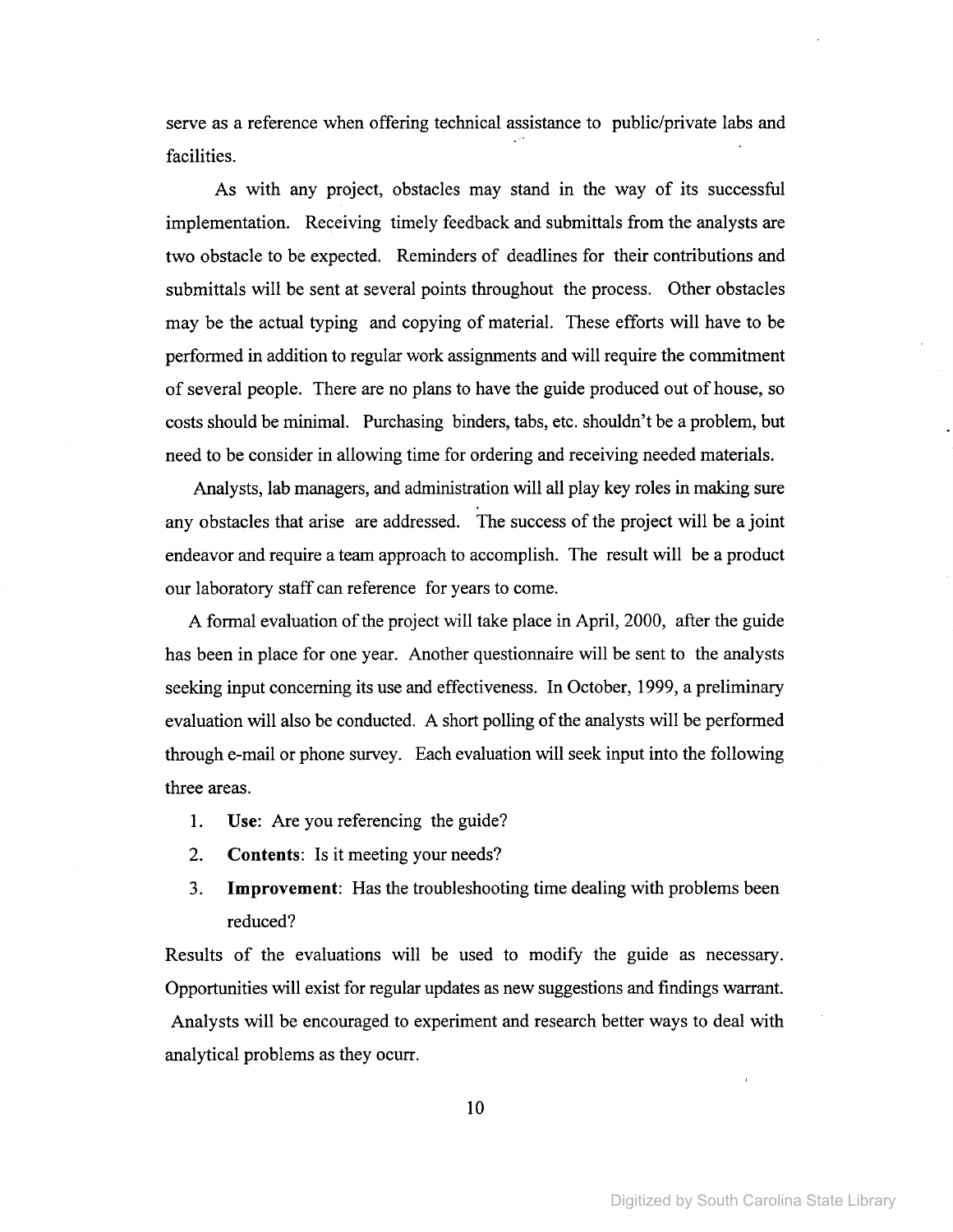Feedback received will be incorporated into revising/updating the guide to better serve the user. It is the intent that it become a dynamic document. Open communication with lab managers and staff will be instrumental in assuring the guide's continued use. As new analytical problems surface, their inclusion will offer the analysts ongoing support. A potential barrier to overcome will be maintaining and keeping the guide current. Hopefully, this task will be adopted by those who acknowledge it's usefullness and will work to keep it viable.

The success of the project will be realized if the guide helps the analysts address technical problems, reduce troubleshooting times, and improve lab performance. This in turn will increase both the analytical quality and service delivery to our customers. By accomplishing these objectives, the guide should exemplify another of our agency's values: *"We are committed to meeting or exceeding customers' identified needs and expectations with quality service. "6*

<sup>&</sup>lt;sup>6</sup>South Carolina Department of Health and Enviornmental Control, Strategic Plan, (August, 1995), p.3.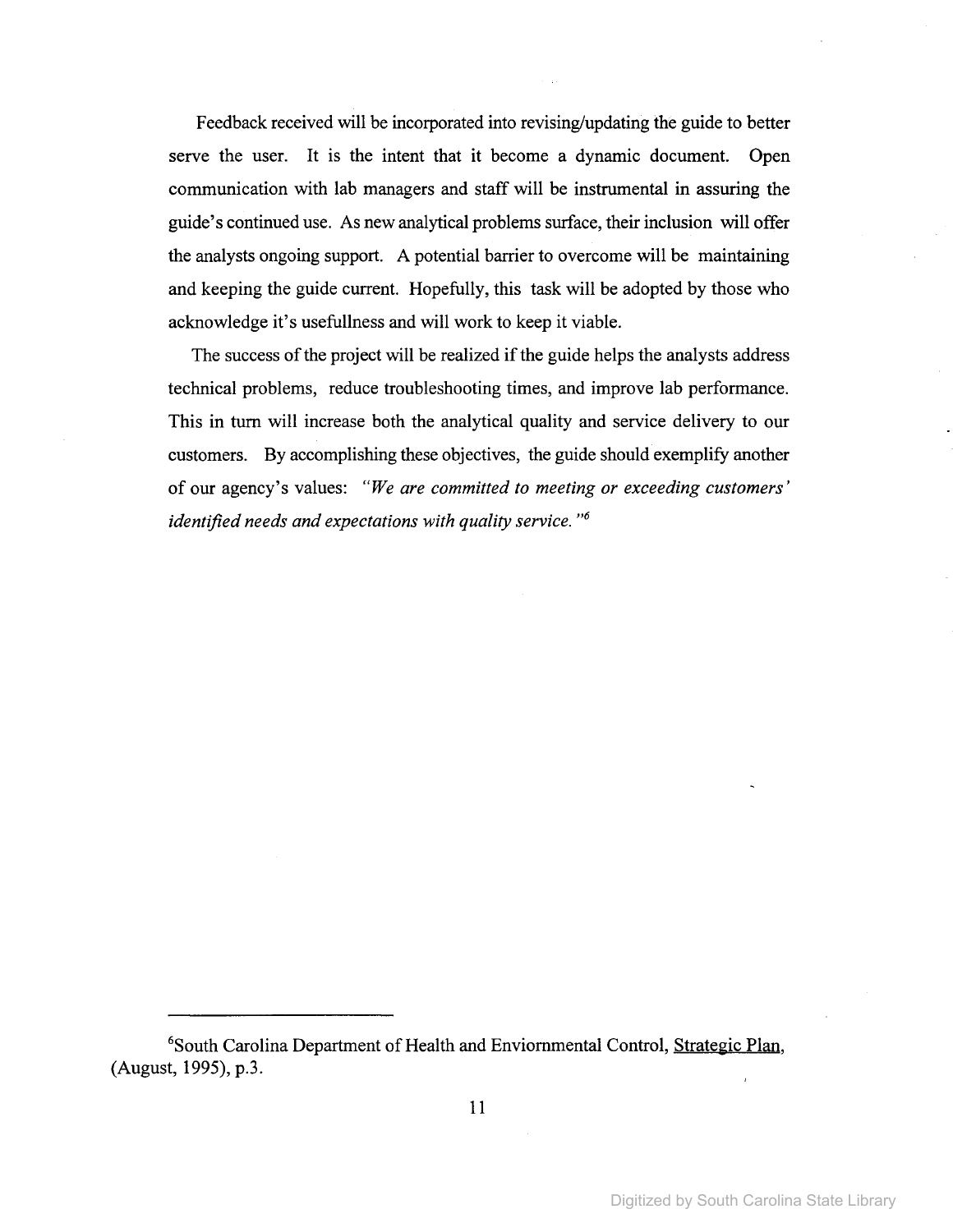## **BIBLIOGRAPHY**

- South Carolina Department of Health and Environmental Control, Office of Environmental Quality Control, Procedures and Quality Control Manual for Chemistry Laboratories.
- South Carolina Department of Health and Environmental Control, Strategic Plan, (August, 1995).
- South Carolina Department of Health and Environmental Control, Office of Laboratory Certification, Guidance Document for SCDHEC Personnel Performing Field Parameter Analyses.
- Environmental Protection Agency, Office of Water, Technical Notes on Drinking Water Methods, EPA-600/R-94-173 (October, 1994).
- South Carolina Budget and Control Board, Center for Education, Quality and Assessment, Principles of Quality.
- South Carolina Budget and Control Board, Center for Education, Quality and Assessment, The Manager's Role in Planning.

 $\sim$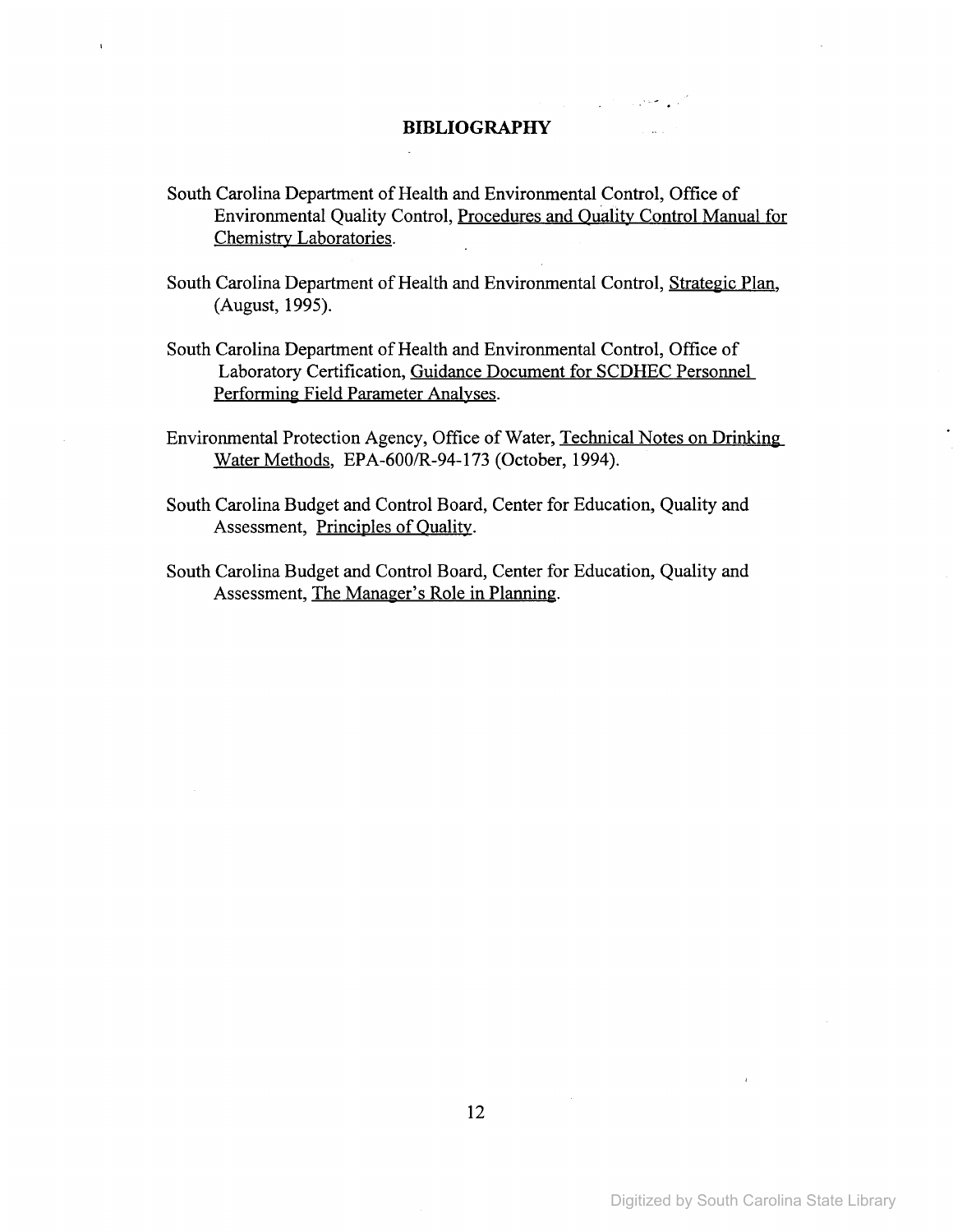#### APPENDIX A

## **EQC LABORATORY QUESTIONNAIRE OCTOBER, 1998**

Please take a few moments to complete the following questionnaire. Base your responses on your personal experiences and perceptions of our analytical program. You do not have to identify yourself.

- 1. How long have you been employed by the EQC laboratory program?
	- A. Less than two years.
	- B. Between two and ten years.
	- C. More than ten years.
- 2. What is the scientific discipline in which you hold a degree?
	- A. Chemistry
	- B. Biology
	- C. Microbiology
	- D. Other
- 3. Are you an analyst or in laboratory management? A. Analyst B. Analyst /Laboratory Manager
- 4. What type of initial lab training did you receive upon being hired?
	- A. Training at the Central laboratory.
	- B. Training at a Regional laboratory.
	- C. Localized training by another laboratory staff member.
	- D. None of the above. Training was done independently.
- 5. Did the initial training cover potential problems you might encounter with procedures, samples, and processes in the lab?
	- A. No, this area was not covered.
	- B. Some, but very limited due to the time allotted for training.
	- C. Yes, I was made aware of many of the analytical problems I might encounter.
- 6. How would you rate the clarity of our current chemistry procedures used in the regional and central labs?
	- A. Very clear and straightforward with no need for additional information.
	- B. Straightforward, but could use a little clarifying or additional information.
	- C. Several of the procedures need clarifying to make them easier to use.
	- D. The procedures are unclear and difficult to follow.
- 7. Have you experienced analytical problems that required you to spend time troubleshooting the chemistry procedures, instruments, or processes in the lab?
	- A. Yes, frequently.
	- B. Yes, intermittently.
	- C. Yes, but very seldom.
	- D. No, I haven't run across a problem yet.
- 8. How well do the procedures address analytical problems you encounter?
	- A. Thoroughly B. Satisfactorily C. Partially D. Poorly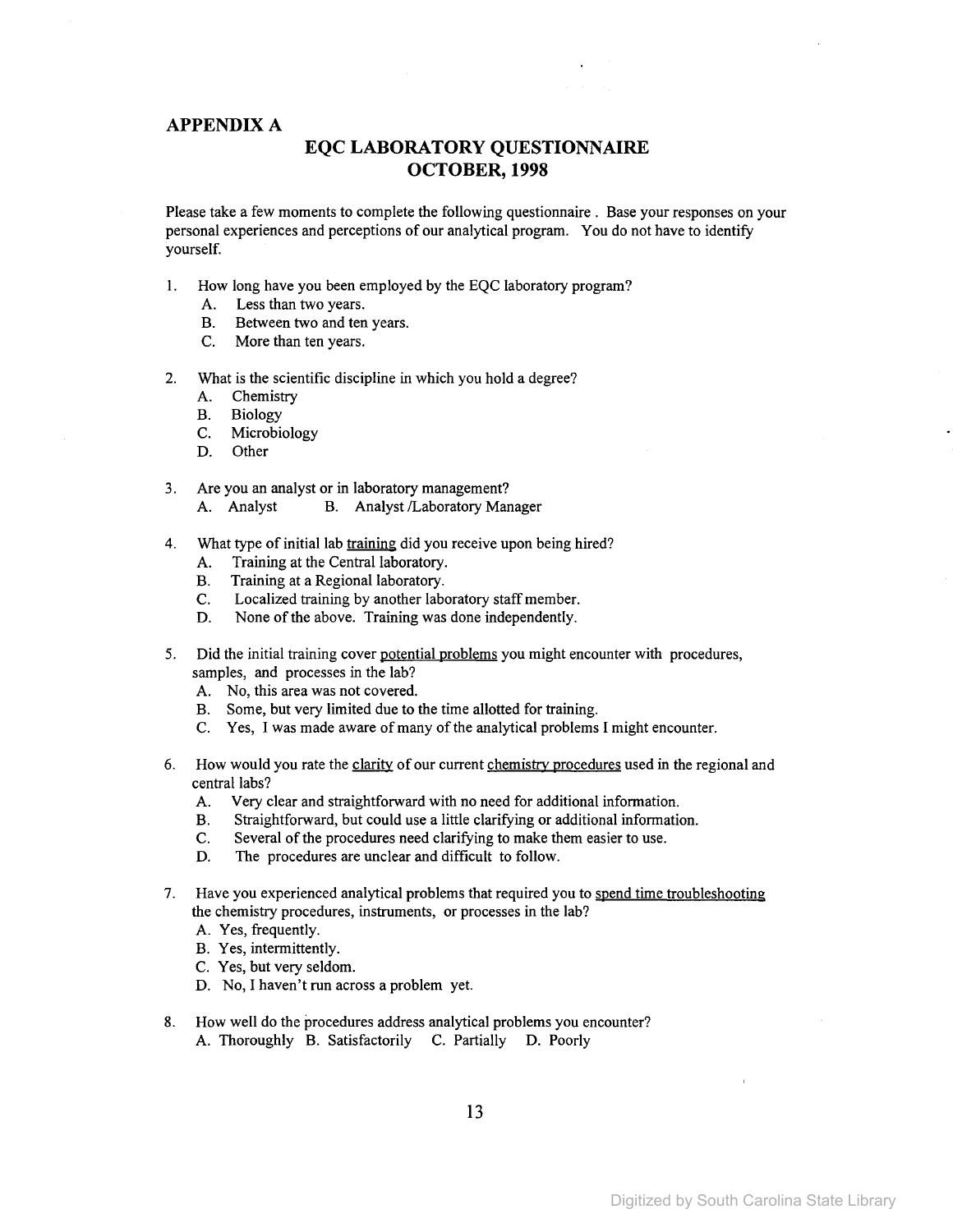### APPENDIX A

- 9. How would you classify lab problems/errors that occur most frequently. Choose top three.
	- A. Handling of samples; ( discarded, broken, mixed up, holding times)
	- B. Instrument problems (repairs, calibrations, operational difficulties)
	- C. Procedural problems (systematic, contamination, interferences, etc.)
	- D. Quality control problems ( duplicate and spike data out of limit)
- 10. What other factors besides those listed in question (9) do you feel contribute to time lags and problems/errors (inefficiencies) in the lab?
- 11. Where do you seek assistance the most when faced with analytical problems in the lab?
	- A. I refer to our procedures manual for guidance. (S.O.P.)
	- B. I reference other books such as Standard Methods, EPA, or Instrument manuals.
	- C. I seek the advise and suggestions of another experienced analyst.
	- D. I go to my supervisor or technical director.

### 12. What would be the most practical and lasting method of providing all analysts assistance when troubleshooting laboratory problems and procedural difficulties?

- A. Hands on assistance when problems occur.
- B. Phone call or e-mail assistance as needed.
- C. A listing of analytical references to consult.
- D. A procedural technical guide that listed specific problems encountered and solutions implemented that have been effective in similar situations.
- E. Other:
- 13. If a technical guide was developed, what would you like to see included?
	- A. Procedural problems and solutions.
	- B. Study results involving our procedures.
	- C. Technical hints for handling difficult samples.
	- D. Scientific articles related to our laboratory program.
	- E. Circled above and other:

Thank you for taking the time to complete this questionnaire. Information gathered will be used in developing training aids and tools to assist lab personnel when dealing with analytical problems.

Return the completed questionnaire in the blue, inter-office, confidential envelope to:

Jimmy Owens, Lab Mgr. Pee Dee EQC Office Florence, S.C. 29506 Phone: 843-661-4825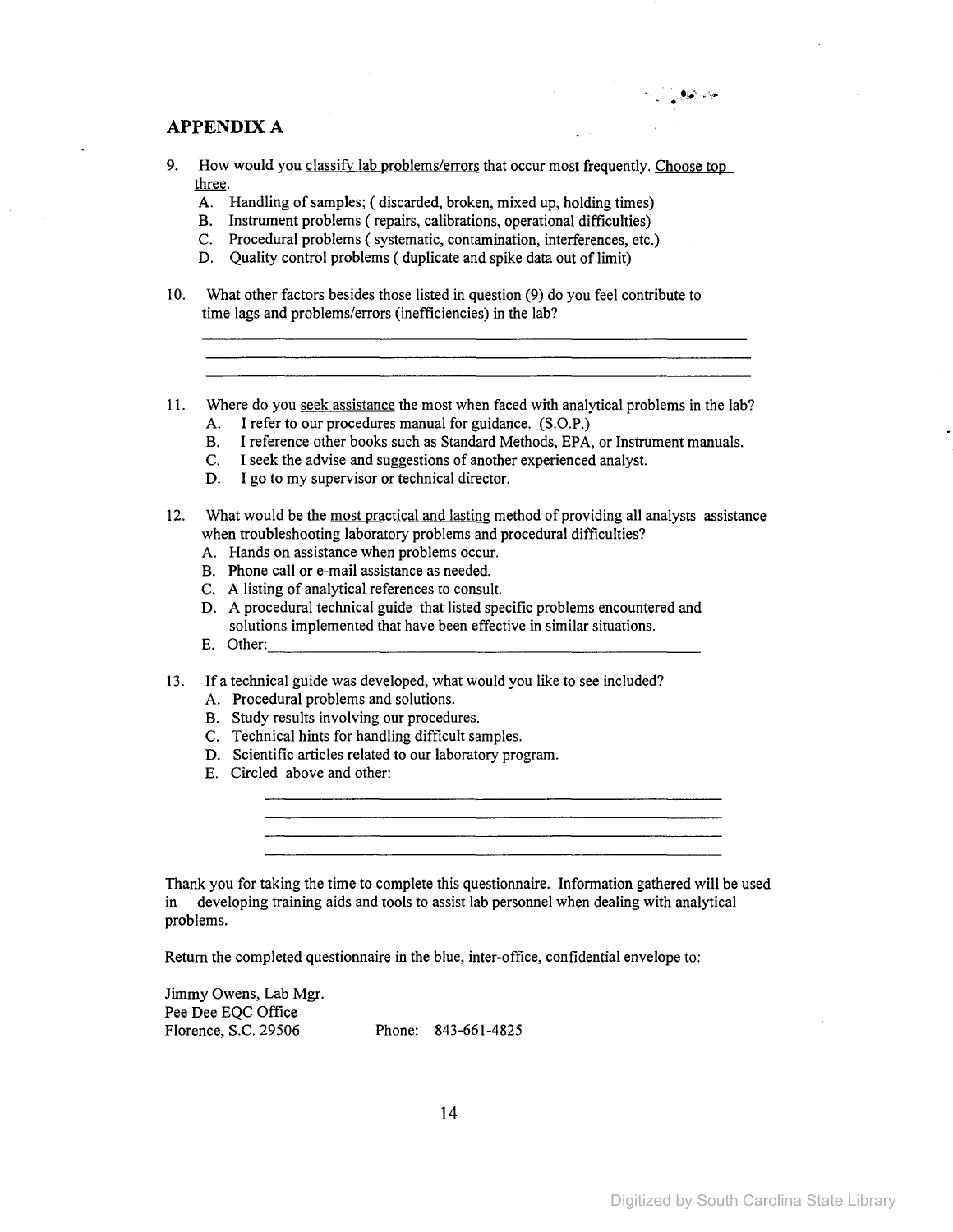## **APPENDIXB**

## **EQC LABORATORY QUESTIONNAIRE RESULTS, OCTOBER'98**

| Question                                                     | Response<br>(A)                                                                    | Response<br>(B)                                                    | Response<br>(C)                                                                  | Response<br>(D)                                                                       | Other information                                                                                                             |
|--------------------------------------------------------------|------------------------------------------------------------------------------------|--------------------------------------------------------------------|----------------------------------------------------------------------------------|---------------------------------------------------------------------------------------|-------------------------------------------------------------------------------------------------------------------------------|
| 1. How long with<br>EQC lab program?                         | 5                                                                                  | 6                                                                  | 4                                                                                |                                                                                       |                                                                                                                               |
| 2. What scientific<br>degree?                                | $\overline{7}$                                                                     | 6                                                                  | $\bf{0}$                                                                         | $\overline{2}$                                                                        |                                                                                                                               |
| 3. Analyst or Mgr.?                                          | $\mathbf{9}$                                                                       | 6                                                                  |                                                                                  |                                                                                       |                                                                                                                               |
| 4. Initial lab training?                                     | 6                                                                                  | 5                                                                  | $\boldsymbol{7}$                                                                 | 1                                                                                     |                                                                                                                               |
| 5. Potential problems<br>covered?                            | 3                                                                                  | 5                                                                  | 7                                                                                |                                                                                       |                                                                                                                               |
| 6. Clarity of<br>procedures?                                 | $\bf{0}$                                                                           | 13                                                                 | $\overline{c}$                                                                   | $\pmb{0}$                                                                             |                                                                                                                               |
| 7. Have you experi-<br>enced problems?                       | 1                                                                                  | 7                                                                  | 5                                                                                | $\overline{2}$                                                                        |                                                                                                                               |
| 8. Do the procedures<br>address problems?                    | $\bf{0}$                                                                           | 6                                                                  | 5                                                                                | 4                                                                                     |                                                                                                                               |
| 9. Classify problems?                                        | 10                                                                                 | 12                                                                 | 10                                                                               | 9                                                                                     |                                                                                                                               |
| 10. Other factors that<br>contribute to<br>problems?         | Employee<br>turnover,<br>heavy sample<br>load:<br>improper<br>sample<br>collection | training of<br>monitoring<br>staff, don't<br>have proper<br>equip. | Paperwork<br>errors, rushing<br>due to time of<br>delivery of<br>samples         | bottlenecking,<br>uncoordinated<br>schedules,<br>technical<br>assistance to<br>others | inexperience of staff,<br>interruptions for<br>assistance, schedule<br>changes, poor<br>ergonomics, confusing<br>sample forms |
| 11. Where do you<br>seek assistance?                         | 5                                                                                  | 4                                                                  | 5                                                                                | 3                                                                                     |                                                                                                                               |
| 12. Most practical<br>method of assistance?                  | 1                                                                                  | $\bf{0}$                                                           | $\bf{0}$                                                                         | 14                                                                                    |                                                                                                                               |
| 13. What would you<br>like included in a<br>technical guide? | 11                                                                                 | 3                                                                  | 12                                                                               | 4                                                                                     | interferences; technical<br>notes on procedures; ref.<br>to articles about our<br>procedures                                  |
| Additional input:                                            | more<br>organized<br>training;<br>trainee rotate<br>to other labs                  | share info<br>about<br>problems and<br>how solved<br>with everyone | mathematical<br>equations are<br>difficult to<br>understand/fo<br>l-low at times | share sample<br>load during<br>training of new<br>employee                            |                                                                                                                               |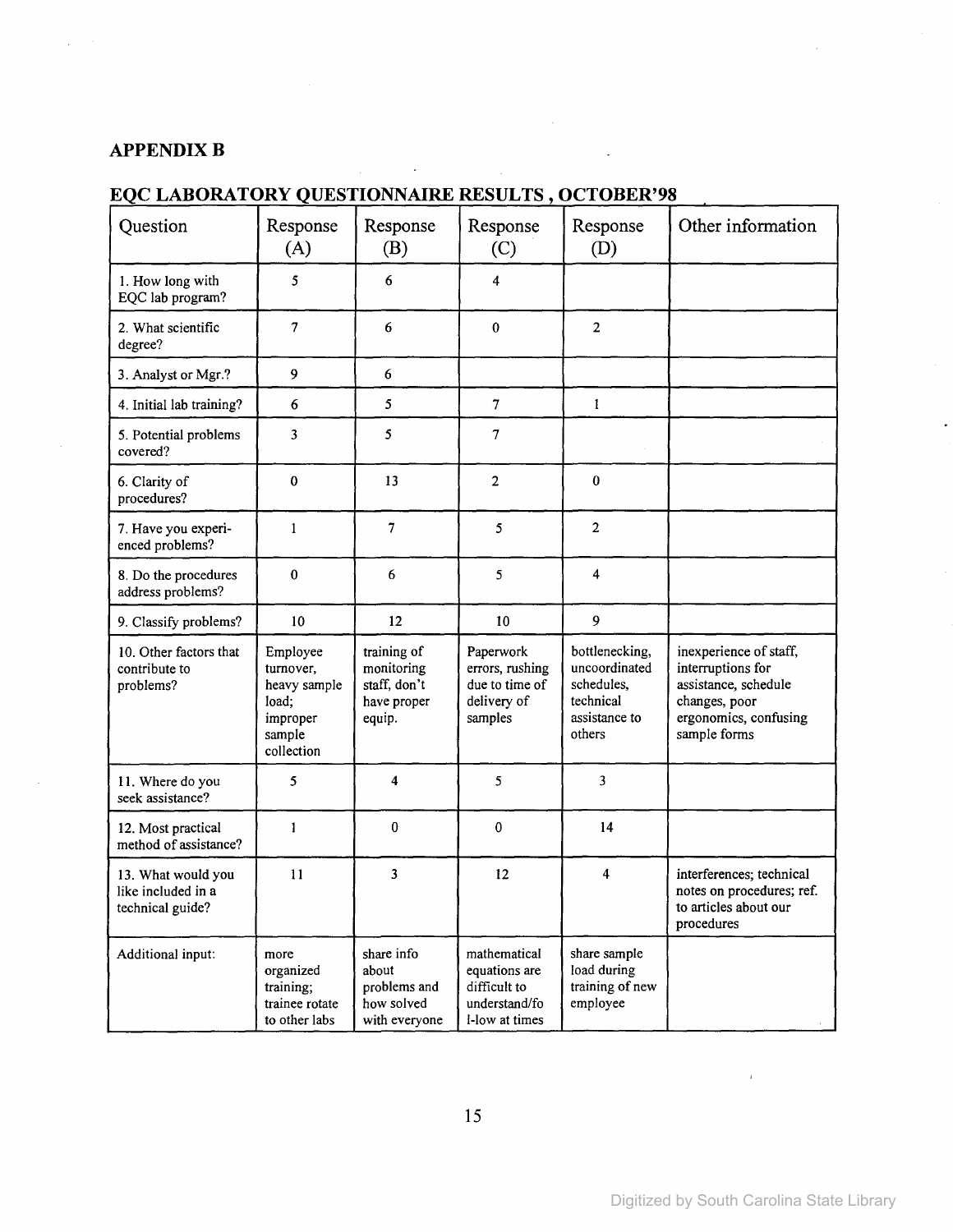## **APPENDIX C**

## **Data Control Recording Notes**

Please use the following notation on the appropriate report form when no results can be reported for a requested parameter. This notation should also be recorded in the workbook or data printout, e.g., Lab Error - Sample Container broken in the laboratory.

#### 1. Lab Error

- A. Sample was not analyzed during maximum holding time limit (See Section IV-B for recording procedure)
- B. Sample was discarded by mistake
- C. Sample container was broken in the laboratory
- D. Dilution was missed (report "greater than" value whenever possible)
- E. Sample improperly preserved in laboratory
- F. Test improperly assigned in laboratory
- 2. Instrument failure/problem...if holding time is exceeded while instrument is being repaired
- 3. Analytical Problem
	- A. Reagent contaminated and sample cannot be analyzed
	- B. Briefinstrument or equipment (supplies) malfunction, but no more sample or sample was too old to repeat
	- C. Procedure on hold while working out a reagent or instrument problem, or while waiting for new reagent, lamp, etc.
	- D. Quality Control Performance Problem
	- E. Interference...if a definite result is impossible due to matrix interference
- 4. Sample collection problem
	- A. Sample collected in improper container
	- B. Suspected sample contamination
	- C. Sample improperly preserved in the field
	- D. Sample over holding time when received in the lab
	- E. Insufficient sample received
- 5. Sample Transportation Problem
	- A. Courier error

IV-G $^{08/97}$ 

16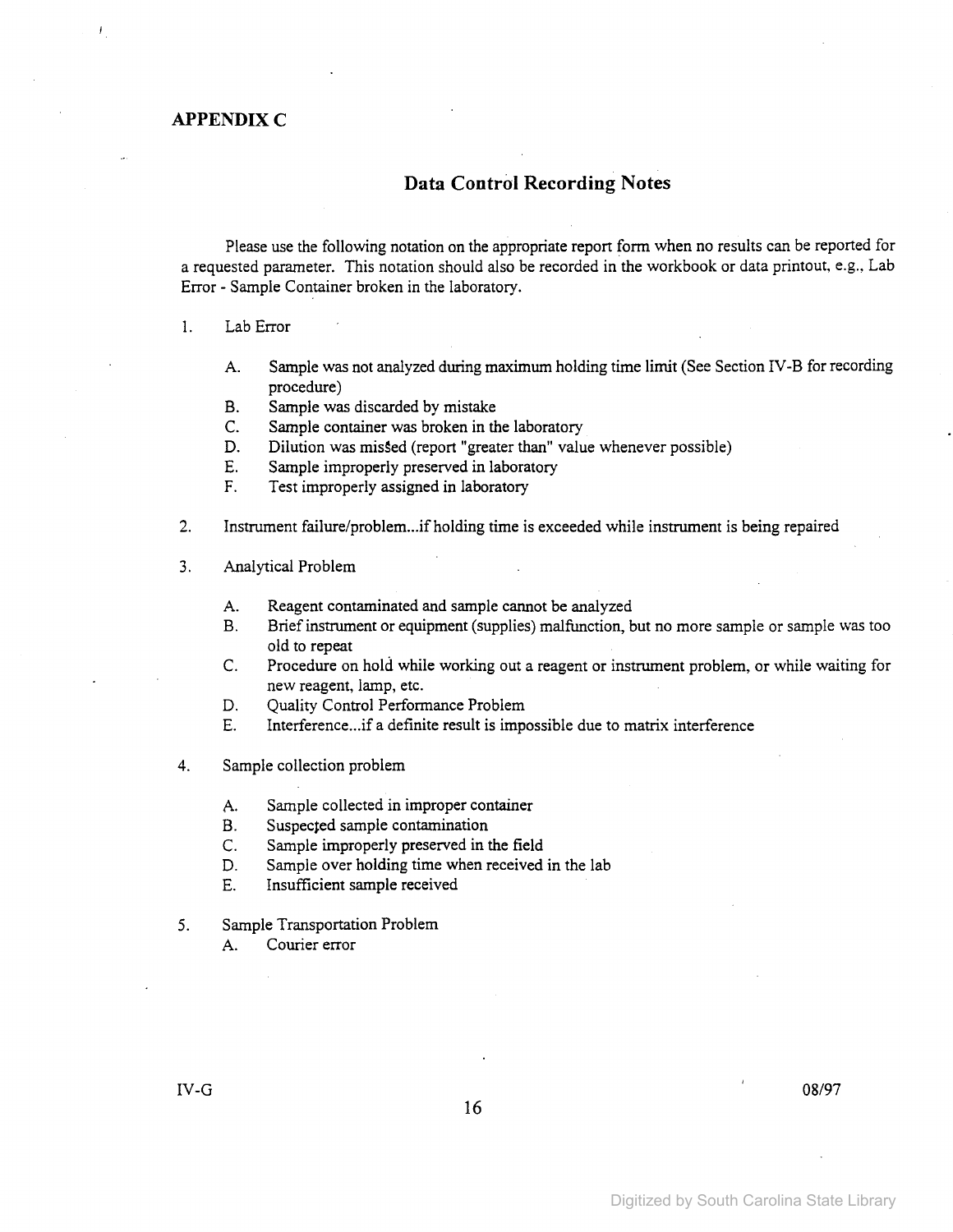#### APPENDIX D

#### LABORATORY PROBLEMS EXPERIENCED

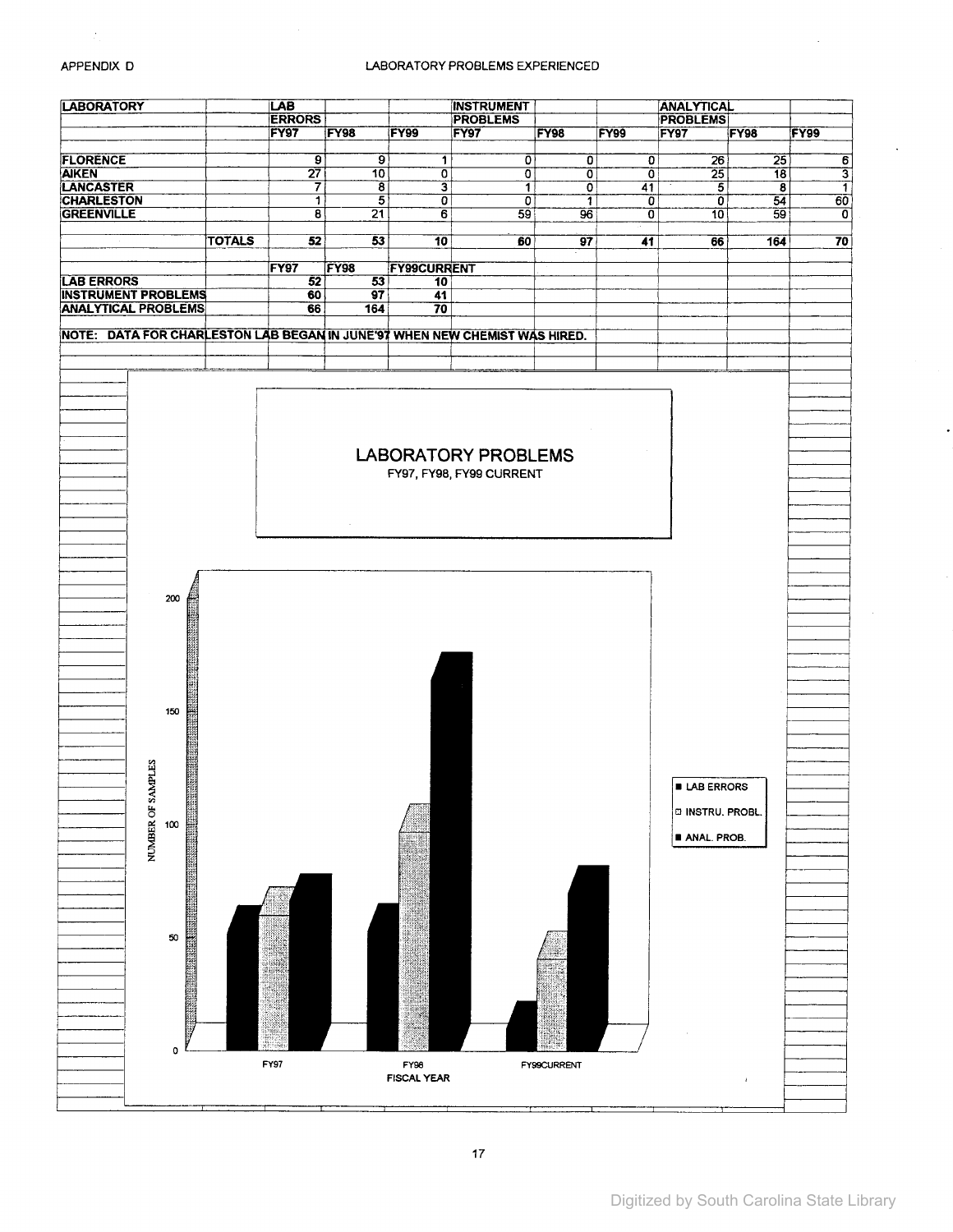**APPENDIX E** 

Sample Colleclion Site ..................• Regional Laboratory 4······· Sample Data ..... Regional Laboralory Sample Conection Site<br>(Samples with Field Sheet) Sample Custodian Sample Custodian Sample Data Analyses Sample Characterization & Metals Central Laboratory Sample ................. Samples ....... Analysis Seclion Analytical Services Division<br>Sample Chain of Custody and Data Flow AutoAnalysis Section **Organic Chemistry Section<br>Microbiology Section** Microbiology Section Figure IV-D-1 Analytical Services Division Office Bureau of Water **I** Bureau of Land & Waste Management I I I I Public | Recreational | Outreach & | | Shellfish | | Stream & | | Waste . Drinking Waters Education Shellfish Facilities Assessment & Water Program Program Program Program Program Monitoring Program Program Monitoring Program Program Monitoring Program Program | Program | Response

LABORATORY CUSTOMER BASE

 $\overline{\text{8}}$ 

**16/80** 

Digitized by South Carolina State Library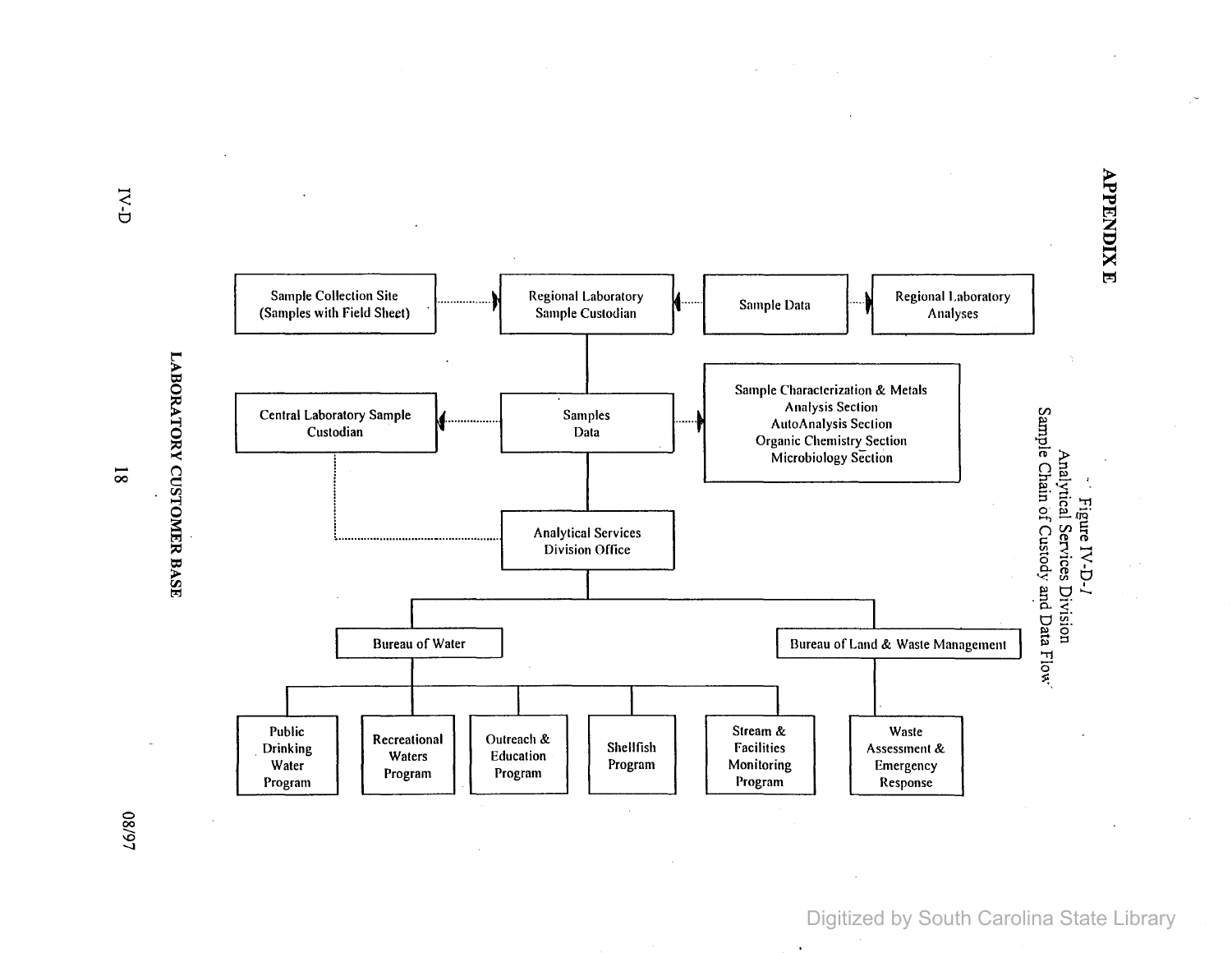| APPENDIX F |  |
|------------|--|
|------------|--|

 $\frac{1}{2} \sum_{i=1}^{n} \frac{1}{2} \sum_{j=1}^{n} \frac{1}{2} \sum_{j=1}^{n} \frac{1}{2} \sum_{j=1}^{n} \frac{1}{2} \sum_{j=1}^{n} \frac{1}{2} \sum_{j=1}^{n} \frac{1}{2} \sum_{j=1}^{n} \frac{1}{2} \sum_{j=1}^{n} \frac{1}{2} \sum_{j=1}^{n} \frac{1}{2} \sum_{j=1}^{n} \frac{1}{2} \sum_{j=1}^{n} \frac{1}{2} \sum_{j=1}^{n} \frac{1}{2} \sum_{j=1}^{n$ 

 $\cdot$ 

## TECHNICAL GUIDE PROJECT PLAN

 $\label{eq:2} \frac{1}{2} \int_{\mathbb{R}^2} \frac{1}{\sqrt{2}} \, \frac{1}{\sqrt{2}} \, \frac{1}{\sqrt{2}} \, \frac{1}{\sqrt{2}} \, \frac{1}{\sqrt{2}} \, \frac{1}{\sqrt{2}} \, \frac{1}{\sqrt{2}} \, \frac{1}{\sqrt{2}} \, \frac{1}{\sqrt{2}} \, \frac{1}{\sqrt{2}} \, \frac{1}{\sqrt{2}} \, \frac{1}{\sqrt{2}} \, \frac{1}{\sqrt{2}} \, \frac{1}{\sqrt{2}} \, \frac{1}{\sqrt{2}} \, \frac{1}{\sqrt{2}} \, \frac$ 

| STEPS/ACTIVITY                                                                                        | NOV.<br>23 30 7 14 21 28 |    | DEC. JAN. | FEB.<br>4 11 18 25 1 8 15 22 | MAR.<br>18152228 | APR.<br>5 12 19 25 |
|-------------------------------------------------------------------------------------------------------|--------------------------|----|-----------|------------------------------|------------------|--------------------|
| <b>Contact ASD Director with</b><br>implementation plans/goals                                        |                          |    |           |                              |                  |                    |
| Design input form for<br>information and guide contents                                               |                          |    |           |                              |                  |                    |
| Send e-mail to analysts and lab<br>mgrs. informing of the guide and<br>solicit information w/deadines |                          |    |           |                              |                  |                    |
| Contact lab mgrs./appointees to<br>serve as reviewers of submittals<br>from their staffs              |                          |    |           |                              |                  |                    |
| Collect information                                                                                   |                          |    |           |                              |                  |                    |
| Establish review panel (ASD Dir.<br>QA Mgr., Reg. Coordinator)                                        |                          |    |           |                              |                  |                    |
| Order needed supplies: (binders,<br>tabs, copy paper, etc.)                                           |                          |    |           |                              |                  |                    |
| Remind analysts of deadline                                                                           |                          |    |           |                              |                  |                    |
| Meet with Marci/Iva to coordinate<br>typing/copying input material                                    |                          |    |           |                              |                  |                    |
| Begin compiling /organizing<br>information received                                                   |                          |    |           |                              |                  |                    |
| Last call for information                                                                             |                          |    |           |                              |                  |                    |
| Review content material with panel                                                                    |                          |    |           |                              |                  |                    |
| <b>Edit material</b>                                                                                  |                          |    |           |                              |                  |                    |
| Type/copy guide content material                                                                      |                          |    |           |                              |                  |                    |
| Assemble guides                                                                                       |                          |    |           |                              |                  |                    |
| Distribute guides at Spring Lab Meeting In April'99                                                   |                          |    |           |                              |                  |                    |
|                                                                                                       |                          |    |           |                              |                  |                    |
|                                                                                                       |                          |    |           |                              |                  |                    |
|                                                                                                       |                          | 19 |           |                              |                  |                    |

 $\mathcal{A}$